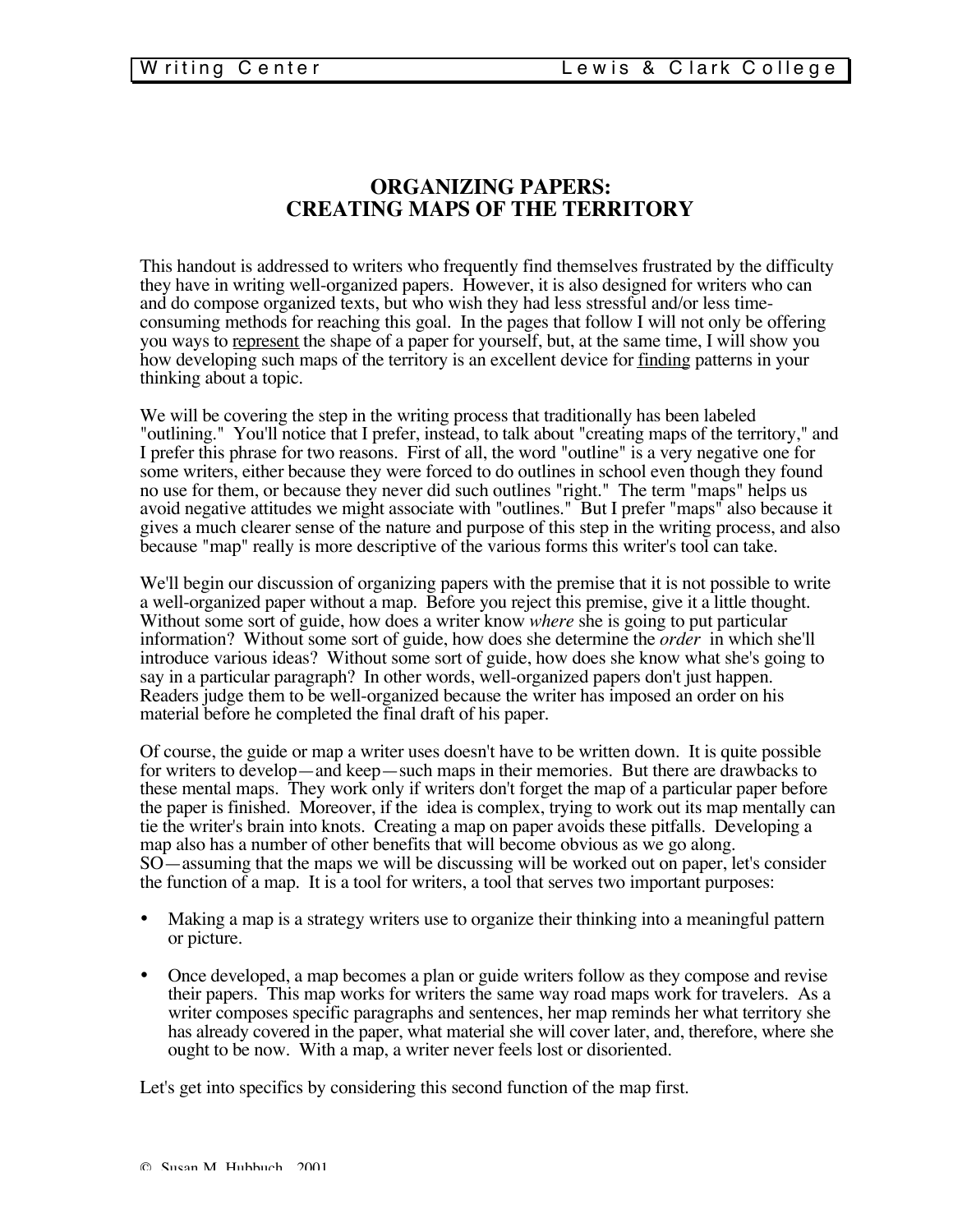# **THE FORMS AND FEATURES OF A MAP**

The best way to understand the way a map helps writers is to recognize that we can look at a paper both as a temporal and a spatial phenomenon.

The act of composing a paper—and reading one—is temporal and linear. We must write one word before we can write another. We compose one sentence before we can compose another, one paragraph before another, and so on. Similarly, the act of reading is temporal and linear: readers can read only one sentence at a time, and they normally progress from the top of the page to the bottom, from page 1 to page 2 and so on. However, even though the acts of reading and writing are temporal and linear, what happens in readers' minds ought to be spatial. A wellorganized paper enables readers to build a picture of one, coherent idea as they read, and they are able to do so because the writer was working from a model of one, coherent idea. This model was her map, and its major value to the writer is that it enables her to see at a glance the shape of the whole paper. Without developing such maps, writers can neglect to build such a picture for themselves. Without such maps, writers risk getting lost in their sentences and paragraphs. It is all too easy, when we are writing, to forget the point we intended to make, or to go off on a tangent, or to neglect to include important evidence or ideas. With a map in front of us—with the picture of the whole paper before us—we not only avoid such risks, but we are much better able to express what we wanted to say clearly and fully. Writers, then, use a map to determine:

- what they will say
- where they will say it
- why they are saying what they are saying

As long as a map meets these criteria, it can be represented in any number of ways, as the maps on the following pages illustrate. The smart thing to do is to develop a map in a form that you find most comfortable and most meaningful. After all, the only reason writers create maps is to make writing a bit easier for themselves. If your map is not in a form that you find useful, why bother?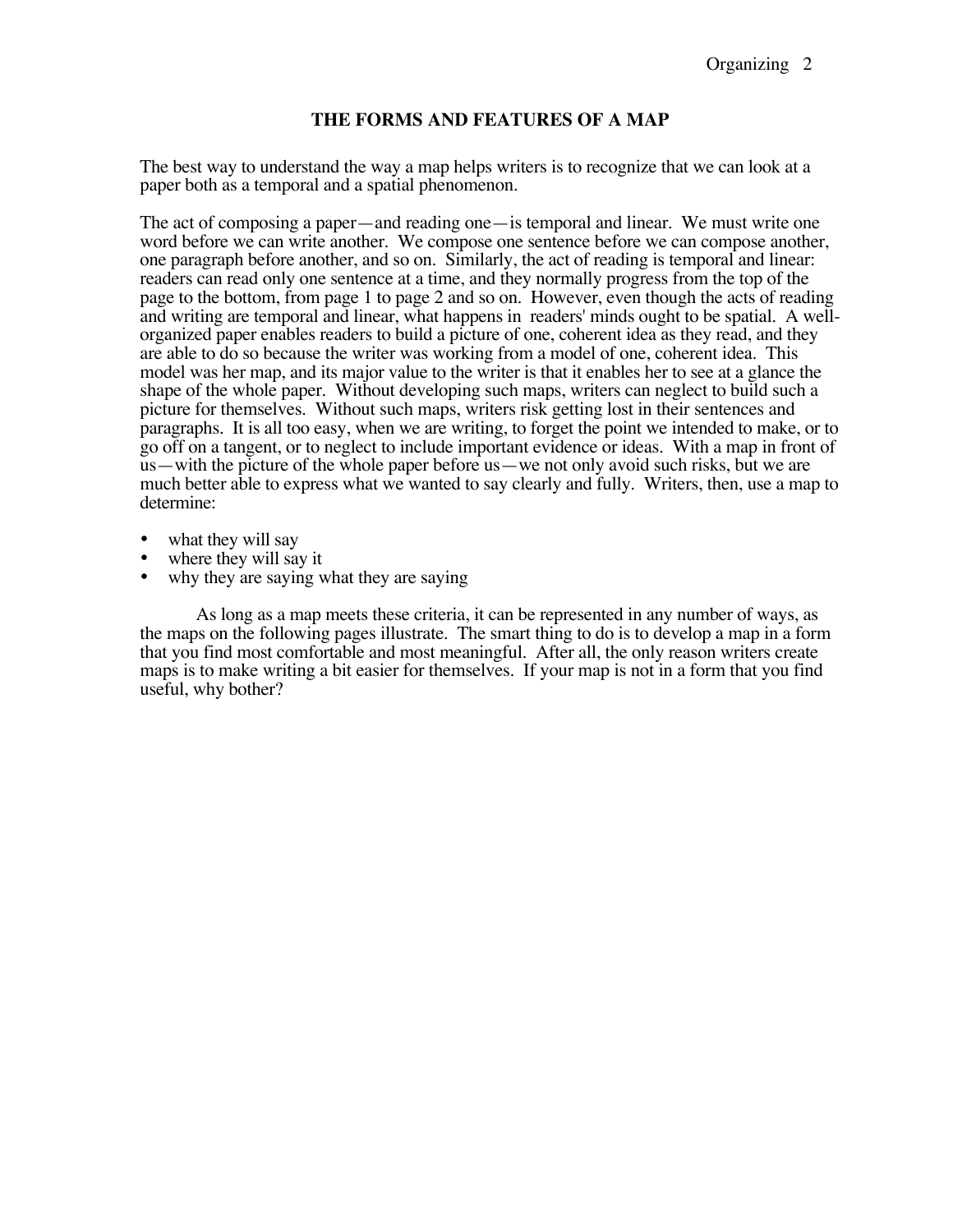



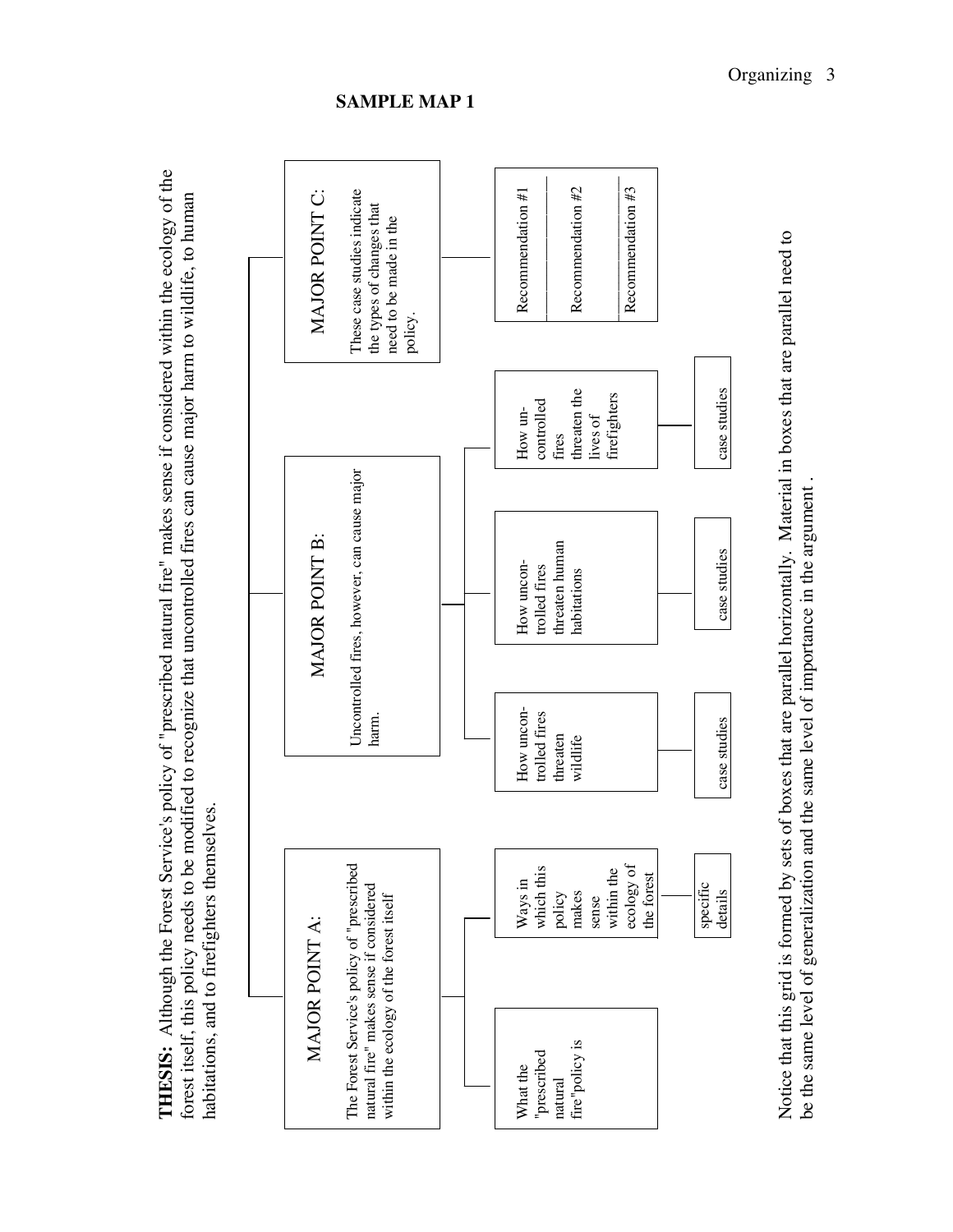THESIS: St. Charles's painting The Sacrifice of Abraham is an excellent example of French neoclassical art.



# **SAMPLE MAP 3**

THESIS: Emma Bovary's suicide can be understood if we realize that Emma was trapped; she could not act the way a woman was expected to act in nineteenth-century middle-class France, nor was she allowed to express the "masculine side" of her nature.

- I. In nineteenth-century France, middle-class women were expected to stay at home, care for their husbands and children, and otherwise be docile and submissive.
- II. Emma was not content simply to stay at home and care for her husband.
- III. Like men in her society, Emma wanted to be free to act upon her desires.
	- A. Men in Emma's society were free to act upon their desires.
	- B. Like the men in her society, Emma took lovers.
- IV. Because she was a woman, Emma was condemned for acting upon her desires and flouting the social code of fidelity.
- V. Since she could not act as a woman was expected to act and since she was not allowed to express the masculine side of her nature, Emma decided that suicide was her only option.

This outline, obviously, presents only the skeleton of the argument. Writers usually find it helpful to fill in each segment of the outline with more details about what they will say there.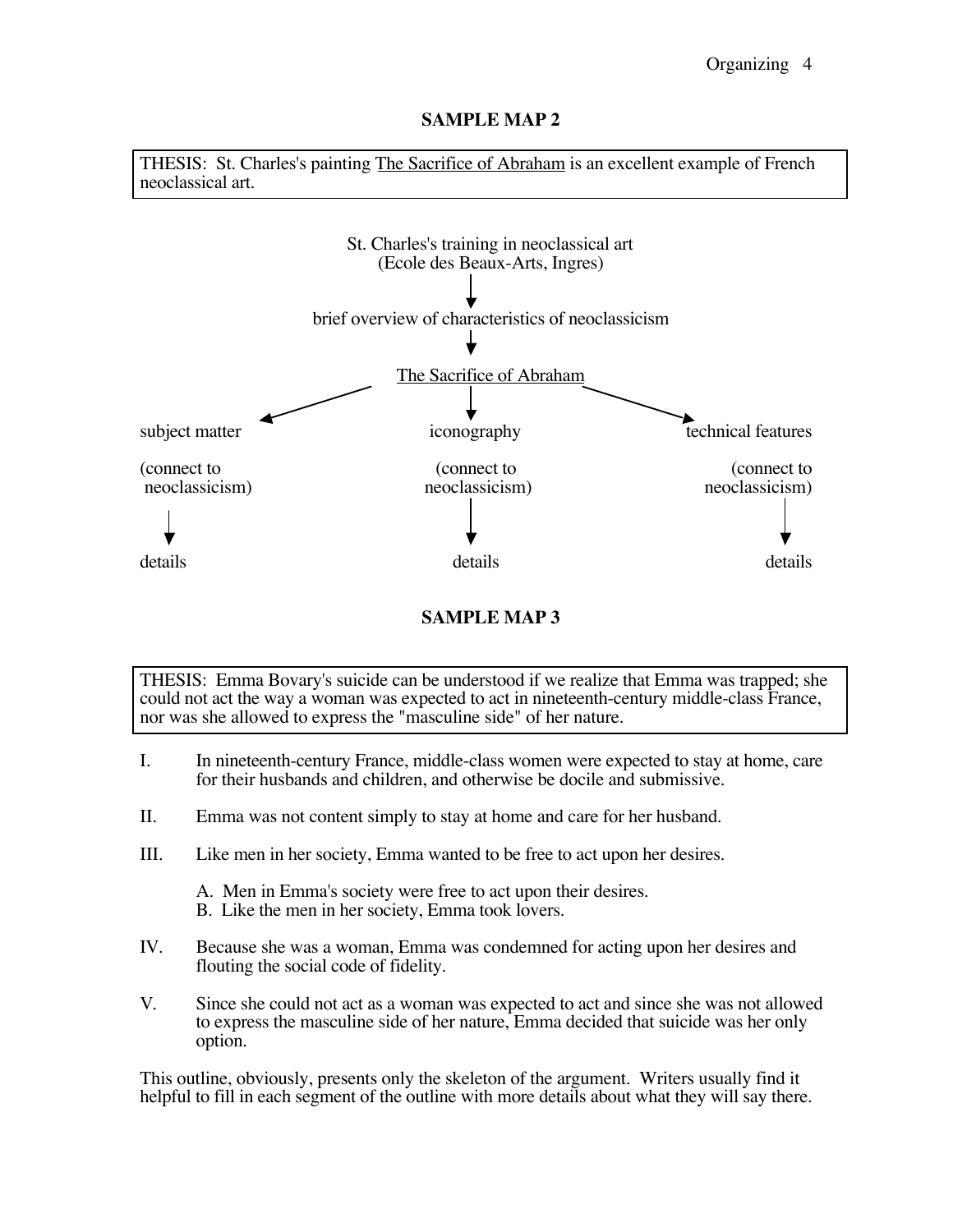The advantages of having a map of a paper are pretty obvious. Writers can compose their papers at their leisure, writing one part tonight, another part tomorrow. Since they don't need to keep in memory the organization they planned for the paper, they don't even have to write the paper in its normal linear order; they can write the easy parts first, and then tackle the hard parts. When they have questions—about where a particular piece of information should go, or whether that information even belongs in the paper—the map is there to enable them to answer these questions. Moreover, if certain sections need an extra draft or two, the writer doesn't have to fret about how this reworking will affect the paper as a whole; he can see this with a glance at his map.

But there is another advantage to creating a map, and that advantage is nicely captured by Linda Flower when she tells us that ". . . a good plan needs to be detailed enough to test, but *cheap enough to throw away.*"1 It's possible, of course, to find a shape for a paper by writing the paper, but sketching out a map is so much "cheaper." Sketching out a map takes much less time than composing a draft, and we don't risk the "possessiveness" we can develop about sentences and paragraphs that we've spent a lot of time composing. It's very difficult to persuade ourselves to do a major revision when we've invested hours in the text we have—even if we know this draft is shapeless and disorganized. Moreover, by using a map we give ourselves the opportunity to consider various possible patterns for the paper—and the opportunity to test the logic or workability of a pattern that seems to be promising. These advantages of using maps take us right into the other major function of maps, helping us to give shape and order to our thinking and our ideas.

# **DEVELOPING A MAP HELPS YOU THINK CRITICALLY**

Unfortunately, creating a map and following it as we compose a paper are not themselves guarantees that the paper will be a good one. Thus we need to consider in more detail exactly what a map should represent. Most college instructors assume that good papers will

- be focused on one central idea, an insight or conclusion the student has developed about the subject matter;
- explain the logic or line of reasoning the student used to reach this conclusion or insight.

In other words, college instructors assume that students will **THINK** about—examine, analyze, reflect on—the subject or topic they've been asked to write about. If we visualize a paper as a building, then the building is the writer's idea and the blueprint of that building is the writer's map. A map, therefore, is a blue-print or representation of an individual's thinking.

Different kinds of papers—reports on experiments or studies, book reviews, reviews of the literature, for example—invite specific types of thinking about a subject. Some have built into them a specific pattern of organization. But the most typical kind of paper assigned is a critical or analytical paper. Very generally speaking, the most common pattern for this paper is an introduction that ends with a thesis statement, and a body that explains/develops in detail the line of reasoning the author used to reach that conclusion. A thesis statement is a statement in which the author makes a claim or an assertion about a topic:

 $\overline{a}$ <sup>1</sup> Linda Flower, Problem-Solving Strategies for Writing, 2d ed. (New York: Harcourt Brace Jovanovich, 1985), 69.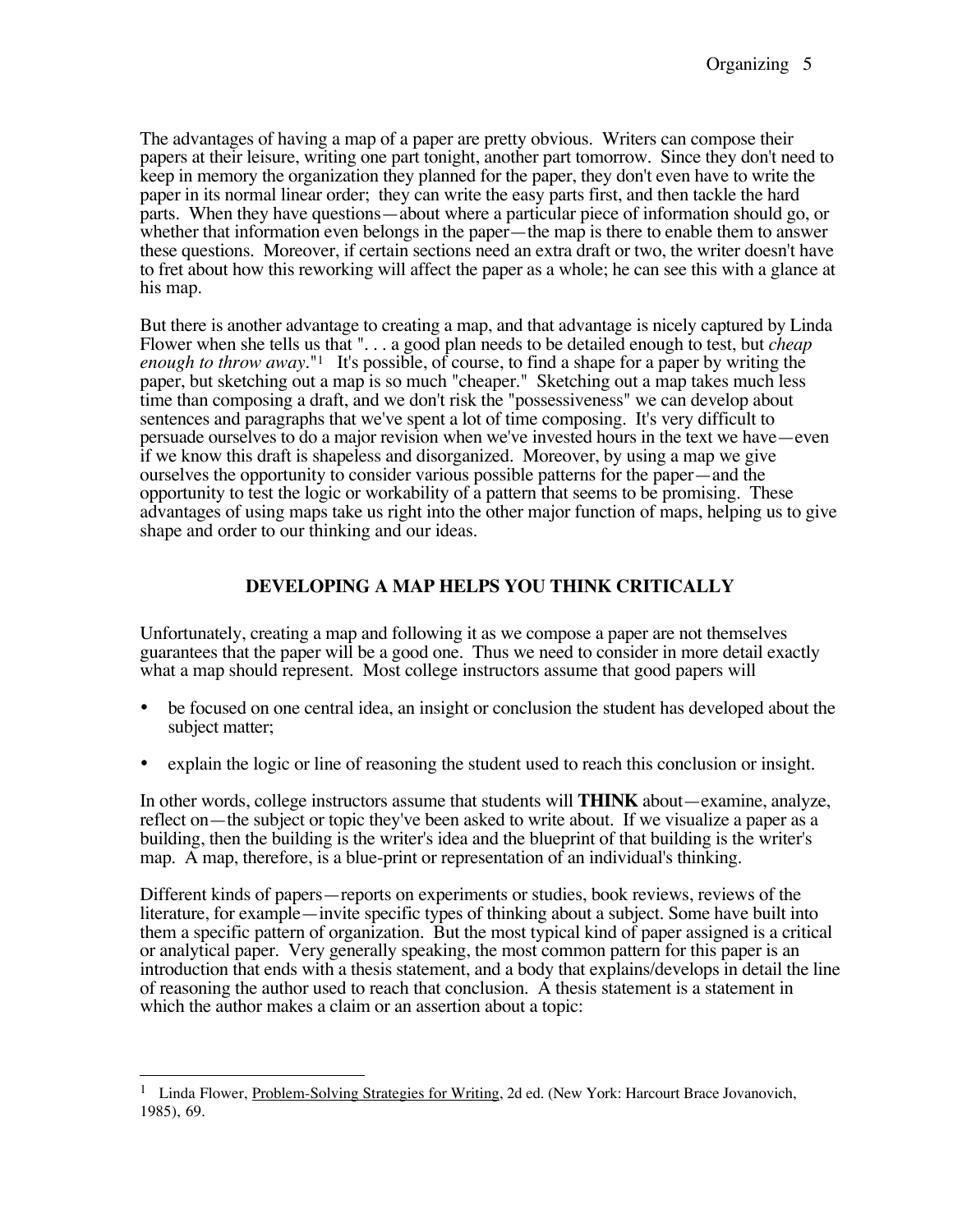Paris Is Burning is a powerful film both in the view it gives us of a gay subculture and in the light it sheds on dominant American values.

The power of the military in Outer Slobovia has been the greatest obstacle to the development of a democratic government in that country.

The hard work of writing papers, then, is the intellectual challenge of thinking our way through to an insight or conclusion. Our time and mental energy ought to be spent on these tasks, on making sense of the topic, deciding what it means to us. Mapping techniques offer us a quick and dirty method of going through this thinking process on paper. As we consider ways to use mapping techniques to achieve this end, we'll also be considering the basic elements of critical thinking.

#### **EXPLORE POSSIBILITIES**

In the early stages of the thinking/writing process, we want to give ourselves the opportunity of exploring possibilities, of laying out all the parts of the intellectual puzzle and trying out various ways of putting them together, so that we can decide which configuration makes the most sense. We are brainstorming at this stage, and there are a variety of strategies we can use:

- consulting entries we've already made in journals or reading logs we are keeping for a course;
- various types of freewriting;
- talking out ideas with a friend (this method works best if the friend plays the role of active listener and if at least one of you is taking good notes of what you are saying);
- writing out the ideas in webs.



DON'T attempt to organize yet. That process comes later. Right now your task is to get as much as possible out of your brain and onto paper. Nothing is too big, too small, too obvious, or too irrelevant to put down on paper at this stage.

An alternative to creating a web would be to create a grid or "chart." This approach works nicely if you are doing a comparison/contrast, or if there are particular elements or aspects of a topic that you want to examine.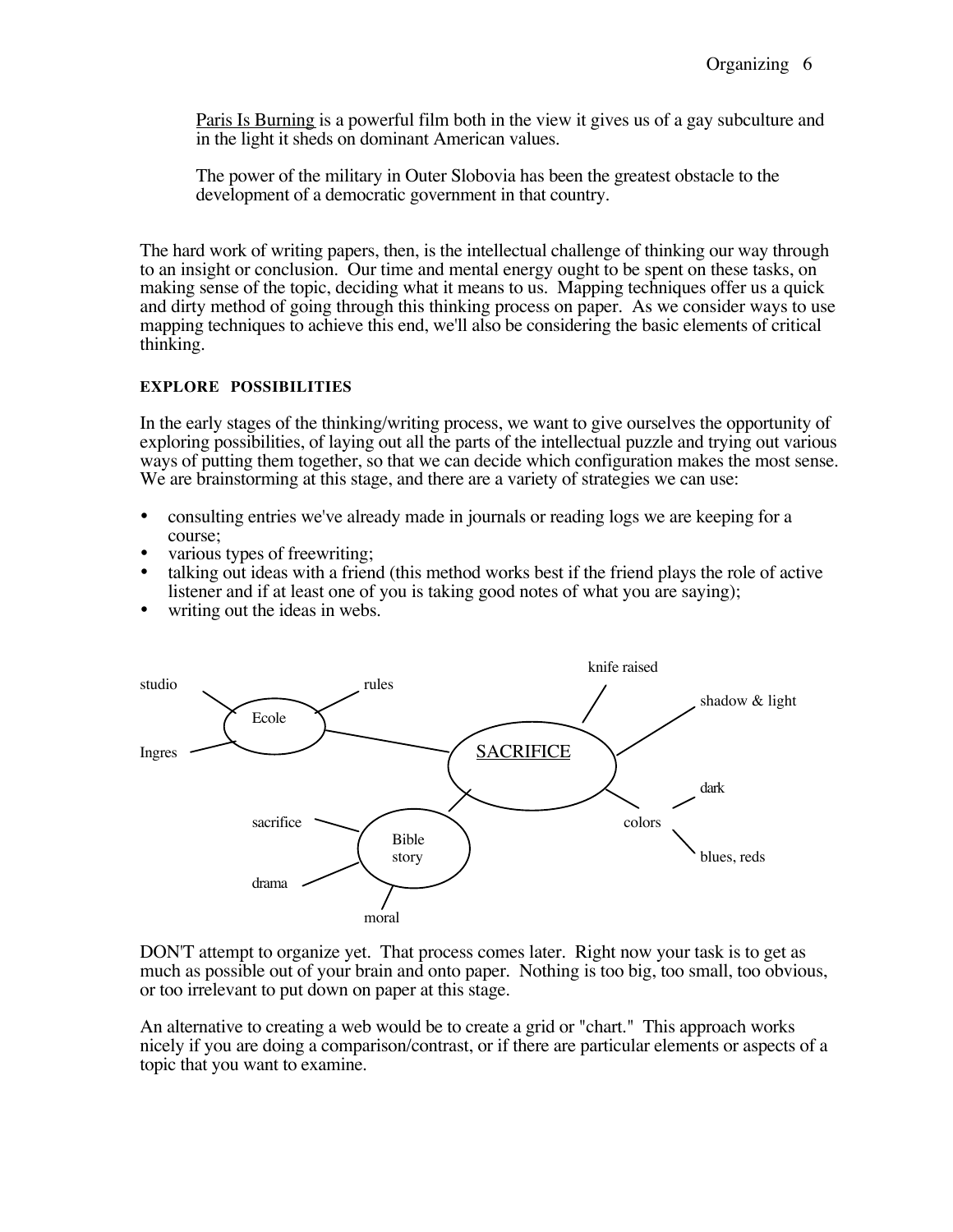| neoclassical style |  |
|--------------------|--|
|                    |  |

| composition |  |
|-------------|--|
| line        |  |
| color       |  |
| iconography |  |

|                   | Japan | China |
|-------------------|-------|-------|
| political system  |       |       |
| economic system   |       |       |
| social structures |       |       |

In creating your grid, use appropriate parallel categories to create columns and rows. Be sure that the boxes you form inside the grid are large enough to allow you to write in lots of points and specifics.

Once you've created your grid, you can "fill in the blanks" over a series of work sessions, giving you time in between to do more reading, to do any research required—and to think more about the topic!

## **LOOK FOR PATTERNS AND CONNECTIONS**

When you've gone through several of these brainstorming sessions, you are ready to start looking for patterns and connections. Two types of connections are especially relevant.

One type of pattern or connection you'll probably find will be parts and wholes. In other words, you will begin to see that certain details or specifics can be categorized under specific labels—or, conversely, that more general ideas can be broken down into more specific parts.

## Parts to Whole

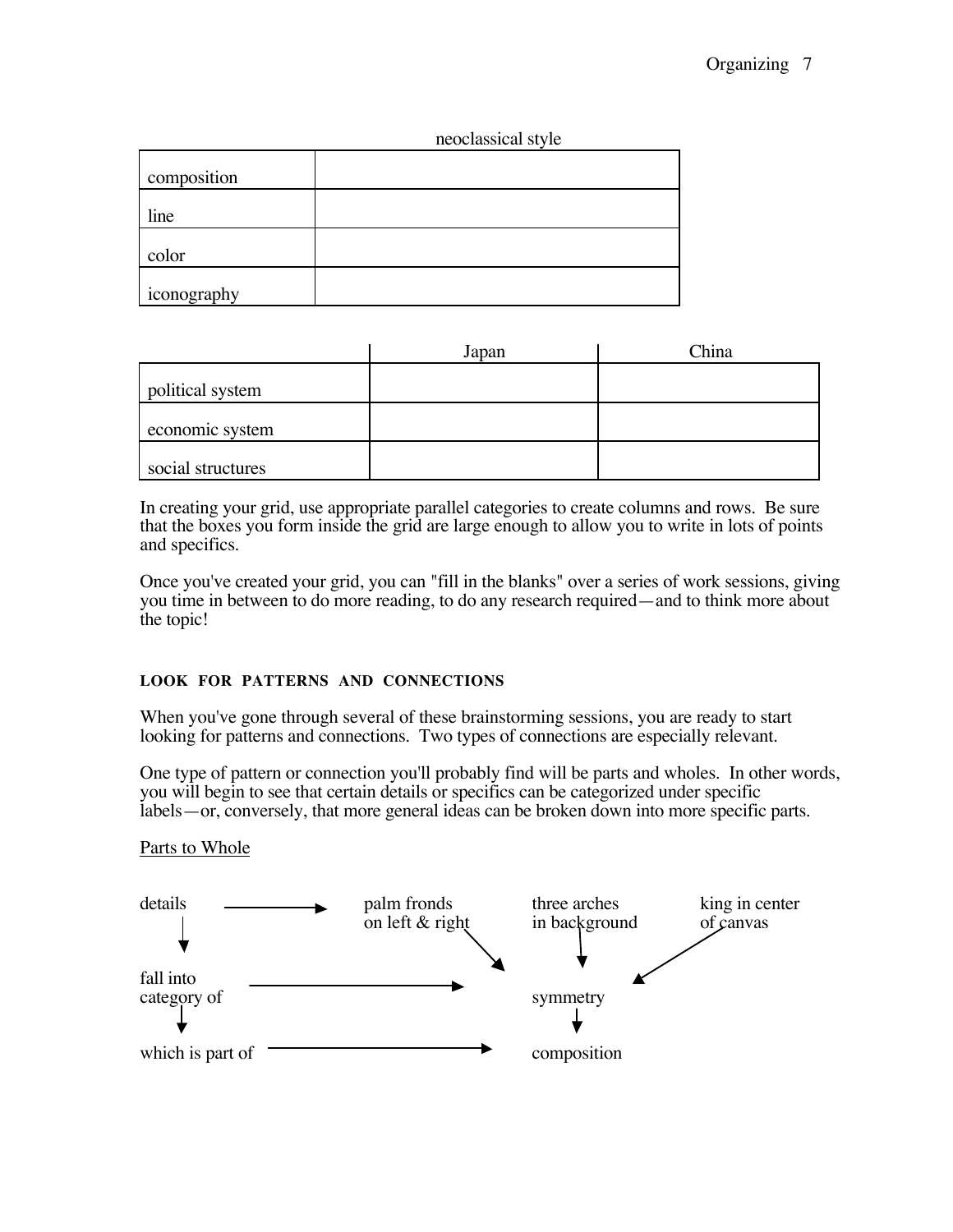These relationships could also be represented this way:



As well as building from concrete details to categories into which they fit, you should also break more abstract code words or sentences down into more specific parts:



# Logical Connections

In addition to looking for patterns of whole and part, you should also be looking for logical connections:

**SIMILARITIES DIFFERENCES**

marriage rituals

fertility gods<br>marriage rituals<br>language<br>language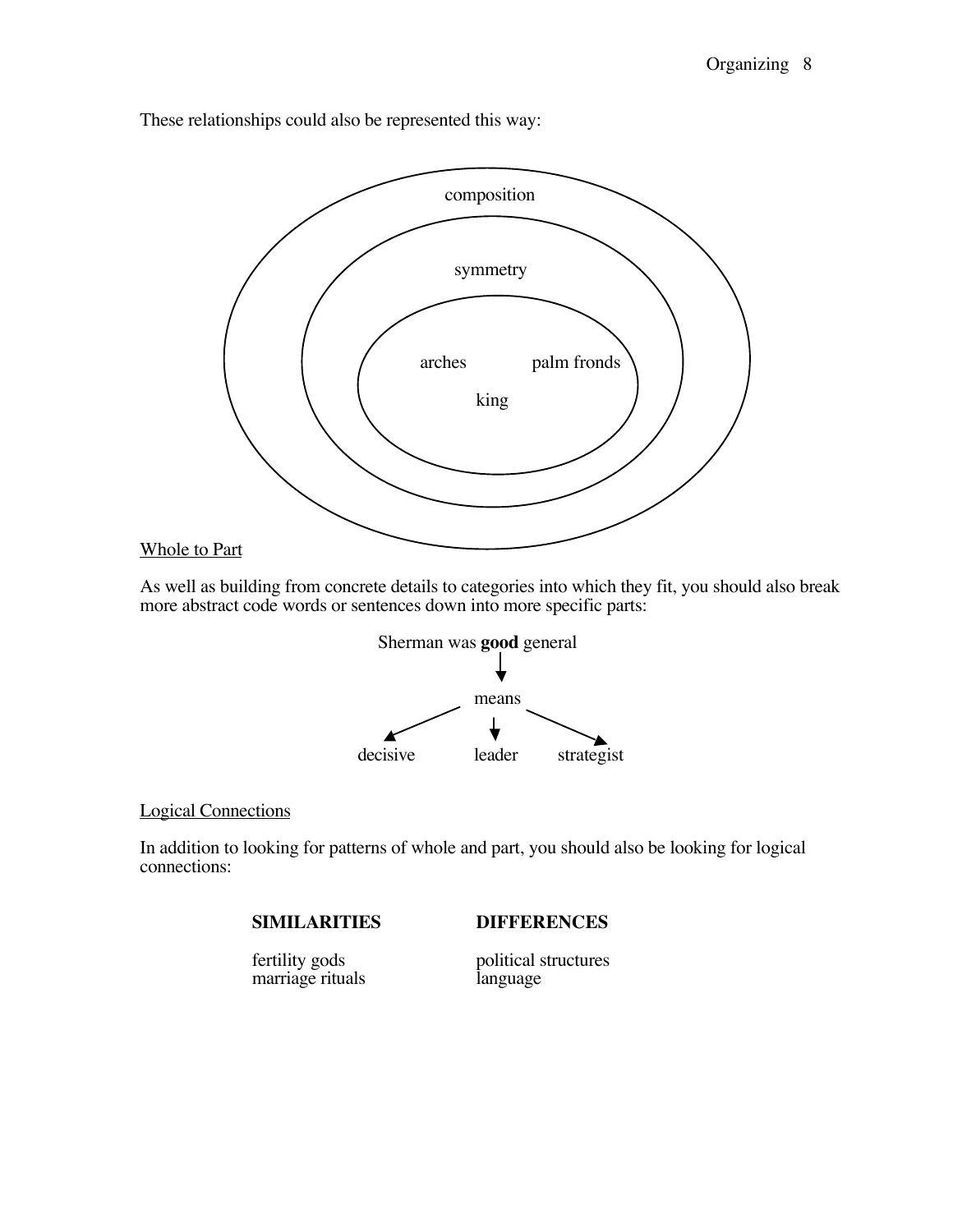

Remember that the purpose of looking for patterns and connections is to analyze the topic—to determine what it is and therefore what it means. Some patterns will immediately jump out at you, but in other cases you may need to find them by asking yourself questions: what do I mean by this? The journalist's list is also helpful: who? what? where? when? why? how? Don't take anything for granted; express on paper all the relationships you see. Remember, too, that when you create patterns or connections, you must have a GOOD REASON for doing so, and you need to have that reason expressed on paper, whether in a visual or verbal form. When it comes to writing the paper, you will have to give these reasons to your readers.

Use any and all verbal or visual techniques that let you see patterns quickly and easily. Folks sensitive to color, for example, may want to use colored pens or highlighters to mark connections; others may want to write out relevant ideas on note cards, and look for patterns by moving the cards around.

## **TEST POSSIBLE MAPS**

Once you've started to make connections between pieces of the puzzle, a larger pattern or picture ought to begin to emerge. When it does, sketch out a quick map of it, or draft a possible thesis statement, or do both. Before you come to a final decision about the thesis and the map for your paper, you want to keep your options open and test the patterns. You are looking for the one that seems MOST RIGHT TO YOU. Another way to put it: your objective is to SEE one, organic picture in which you KNOW how the parts fit together.

You won't be ready to write the final draft of a paper, or do final revisions of drafts you've written, until and unless these conditions are fulfilled: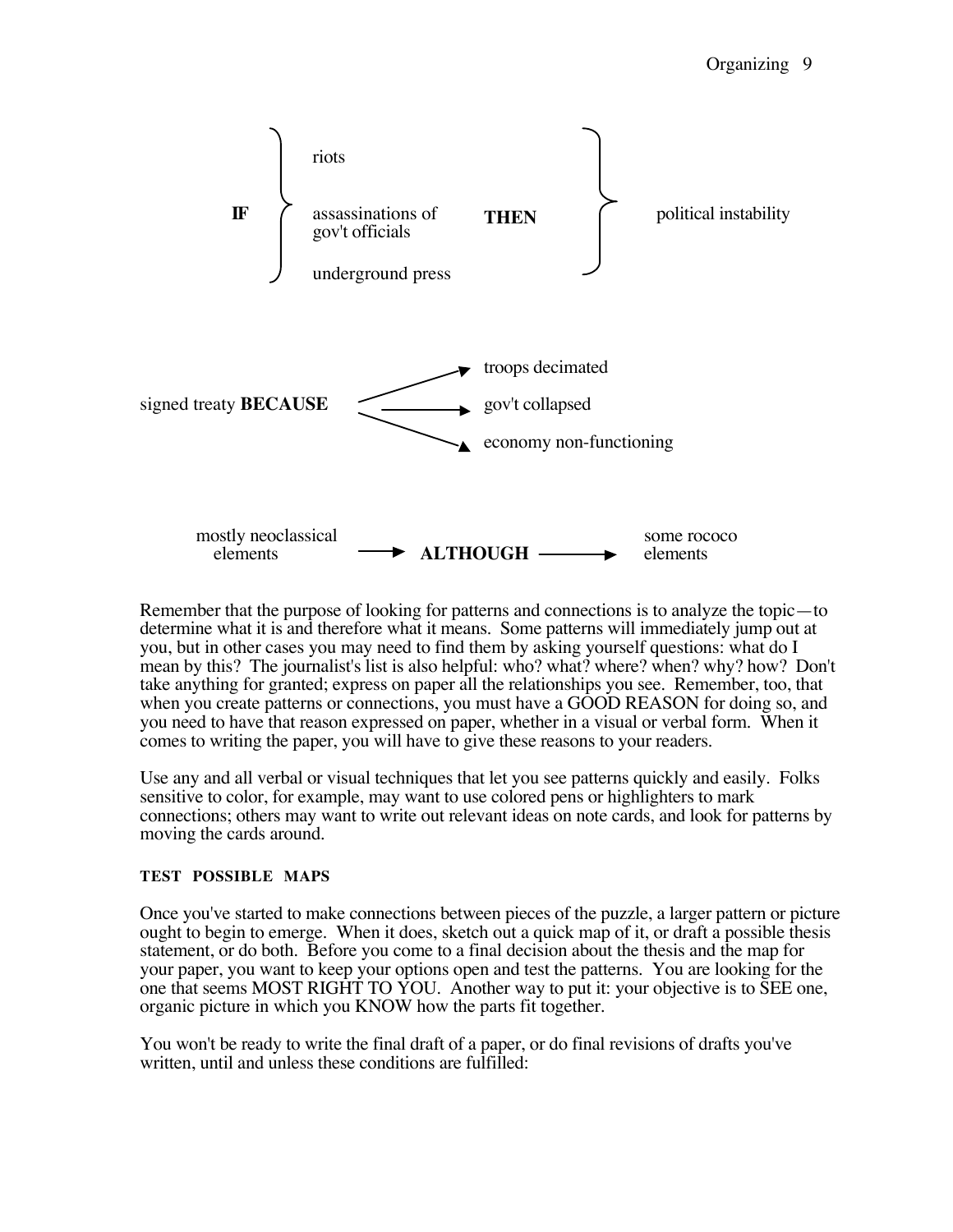- The map and the thesis statement must fit perfectly together. The thesis must cover **everything** on your map, but it must **not** imply anything that isn't included on the map.
- The map must include ALL the ideas and evidence you intend to cover in your paper.
- The map must add up to a coherent, organic whole. You must KNOW how the pieces fit together (remember: the body of the paper is the explanation of your line of reasoning). If you have a piece that you want to include in your paper but it doesn't seem to fit naturally into the map you have, you'll either have to leave it out, or modify your map so that it does have a logical place.

## **STRATEGIES FOR INCREASING THE COHERENCE OF YOUR PAPER**

Once you are satisfied that you have a map that shows you very clearly the shape of your idea, you will need to consider once again the temporal, linear nature of reading and writing. The challenge you face now is breaking this complex, interrelated whole down into segments or parts, each of which you will develop before moving on to the next. Thus, in developing the final version of your map, you need to consider:

- the sequence of your central points
- the hierarchy of your ideas

#### **HIERARCHIES**

If you take a look at the general picture of a critical paper that appears on the next page, you will see that arguments are normally composed of a series of generalizations or central points, each of which is then developed through explanation, illustration, evidence. Your map must in some way reflect this hierarchical order. Hierarchy here means two things. First, that the paper follows a pattern of general-to-specific-to-general. The second is that the central parts of the paper/idea must be of equal importance, even though, when you write, some may take more space to develop than others.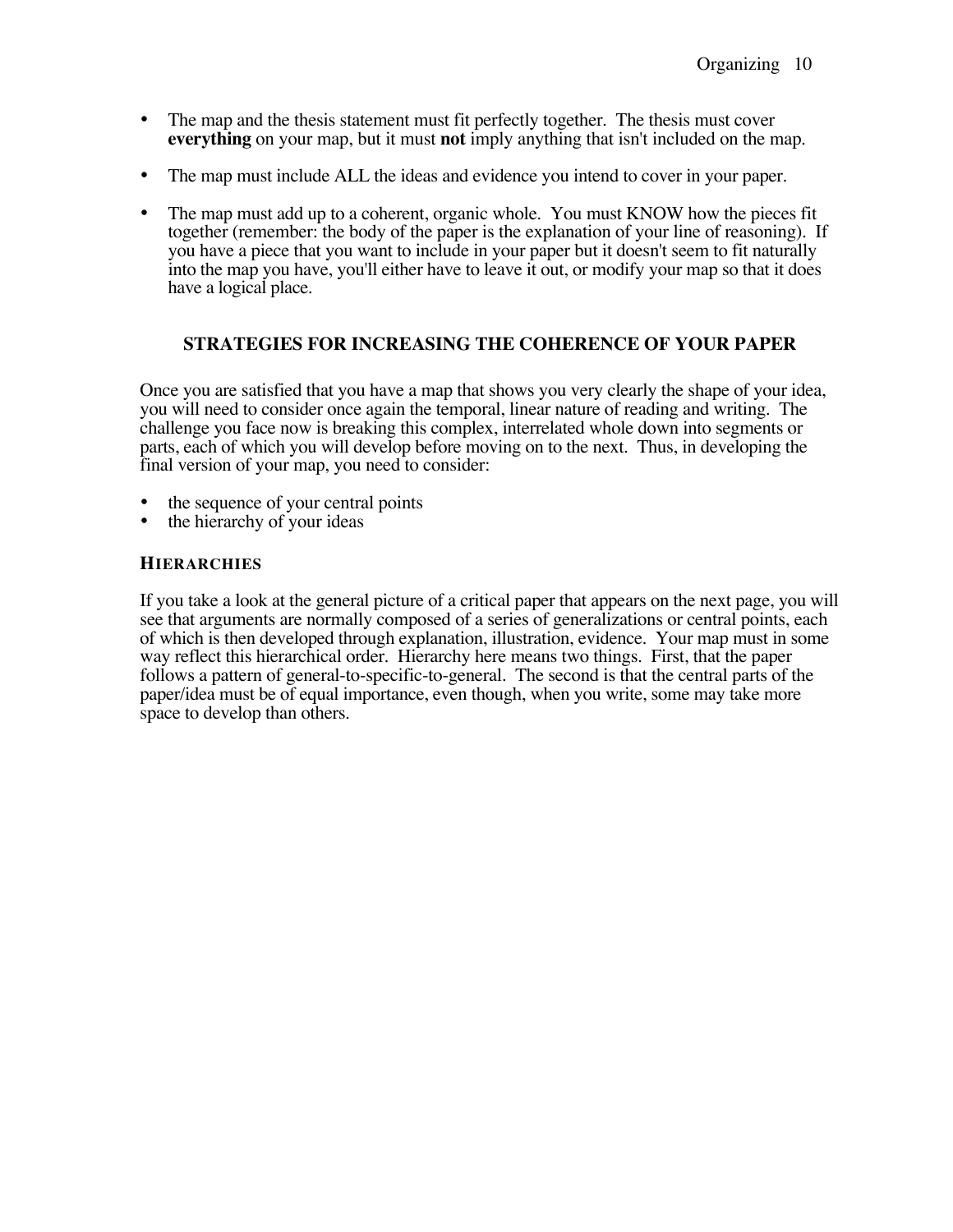The Picture of Your Paper The Picture of Your Paper OUTLINE/MAP OUTLINE/MAP

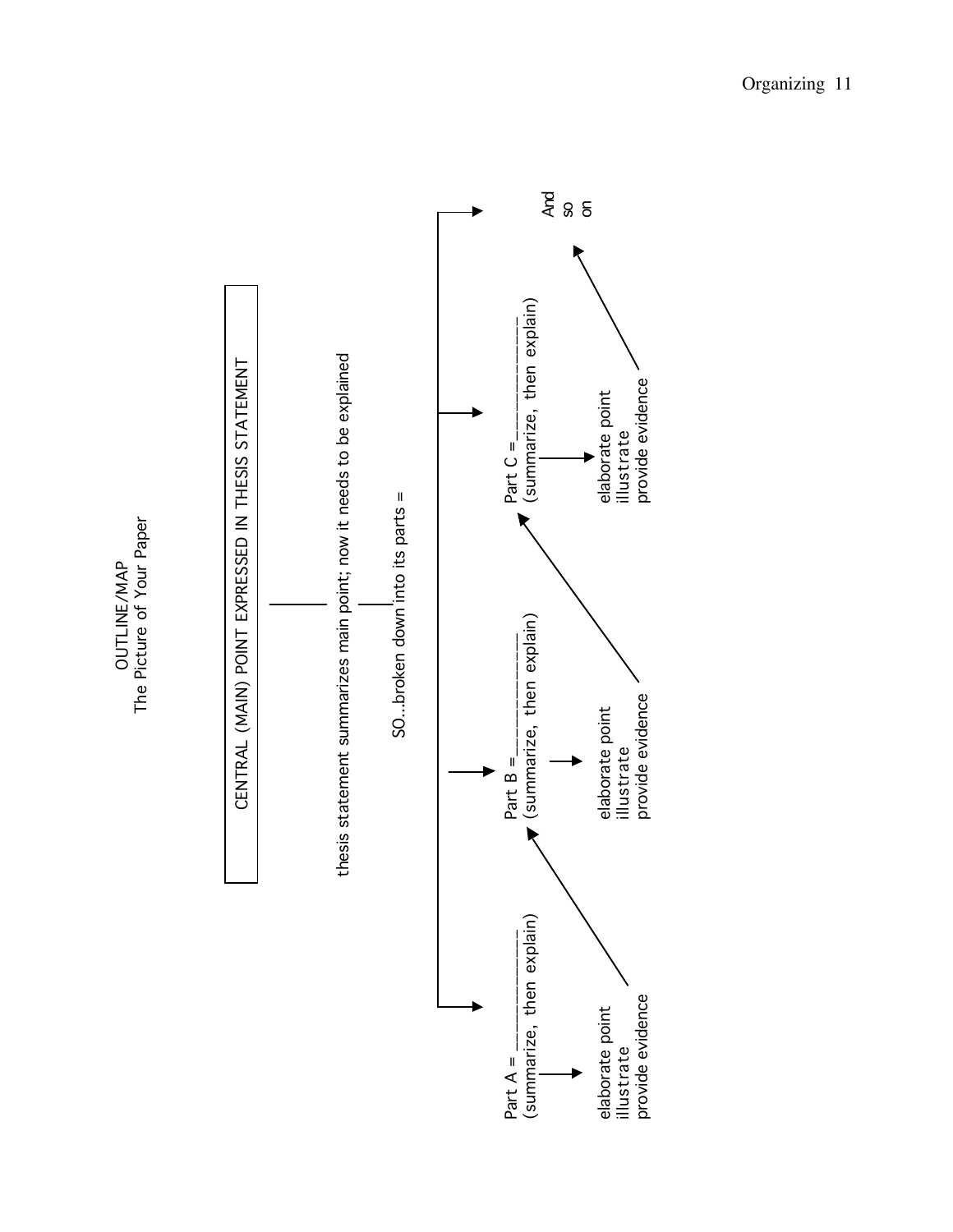If each of the major points on your map is a major part of the idea summarized in the thesis statement, then we would expect this fact to be reflected in language. Thus, a technique you can use to further assure yourself of the coherence of the paper is to express these major points by repeating key words or phrases from the thesis statement, connecting these words or phrases to the point you'll be developing in this segment of your paper. Boldfaced words are repeated from the thesis.

## **THESIS:**

St. Charles's painting The Sacrifice of Abraham is an excellent example of French neoclassical art.

#### **POINTS ON THE MAP**:

- I. **St. Charles** was trained at the Ecole des Beaux-Arts, where the principles of **neoclassicism** reigned.
- IV. In choosing as his subject matter for **The Sacrifice of Abraham** a dramatic scene from the Bible, **St. Charles** was following one of the central precepts of **French neoclassicism**.

#### **THESIS**:

Emma Bovary's suicide can be understood if we realize that Emma was trapped; she could not act the way a woman was expected to act in nineteenth-century middle-class France, nor was she allowed to express the "masculine side" of her nature.

#### **POINTS ON THE MAP**:

- I. **In nineteenth-century France**, **middle-class women were expected** to stay home, care for their husbands and children, and otherwise be docile and submissive.
- III. **Like men** in her **society**, **Emma** wanted to be free to act upon her desires.

("**men**" here picks up the "**masculine"** in the thesis)

## **SEQUENCING YOUR IDEAS**

Notice that none of the maps we've looked at include entries labeled "background information." As a label, "background information" is meaningless; it does not tell you what information belongs here, nor, more importantly, how that information relates to your thesis. Moreover, your readers expect you to start right in on your argument. If you look again at the examples above, you will notice that what the first point in an argument normally does is to orient readers to central concepts around which the argument revolves. In the Madame Bovary paper, the writer first establishes what was expected of middle-class women in nineteenth-century France; this information clearly needs to come first, since the remainder of the paper will be contrasting Emma's behavior with this norm. The first point in the argument about St. Charles's Sacrifice of Abraham begins in what seems to be a temporal fashion. However, by beginning with St. Charles's student years, the writer is not just beginning at the beginning of the artist's life; rather, she is establishing two points central to the main argument: she's letting us know that neoclassicism was a formative part of St. Charles's development as an artist; and she's telling us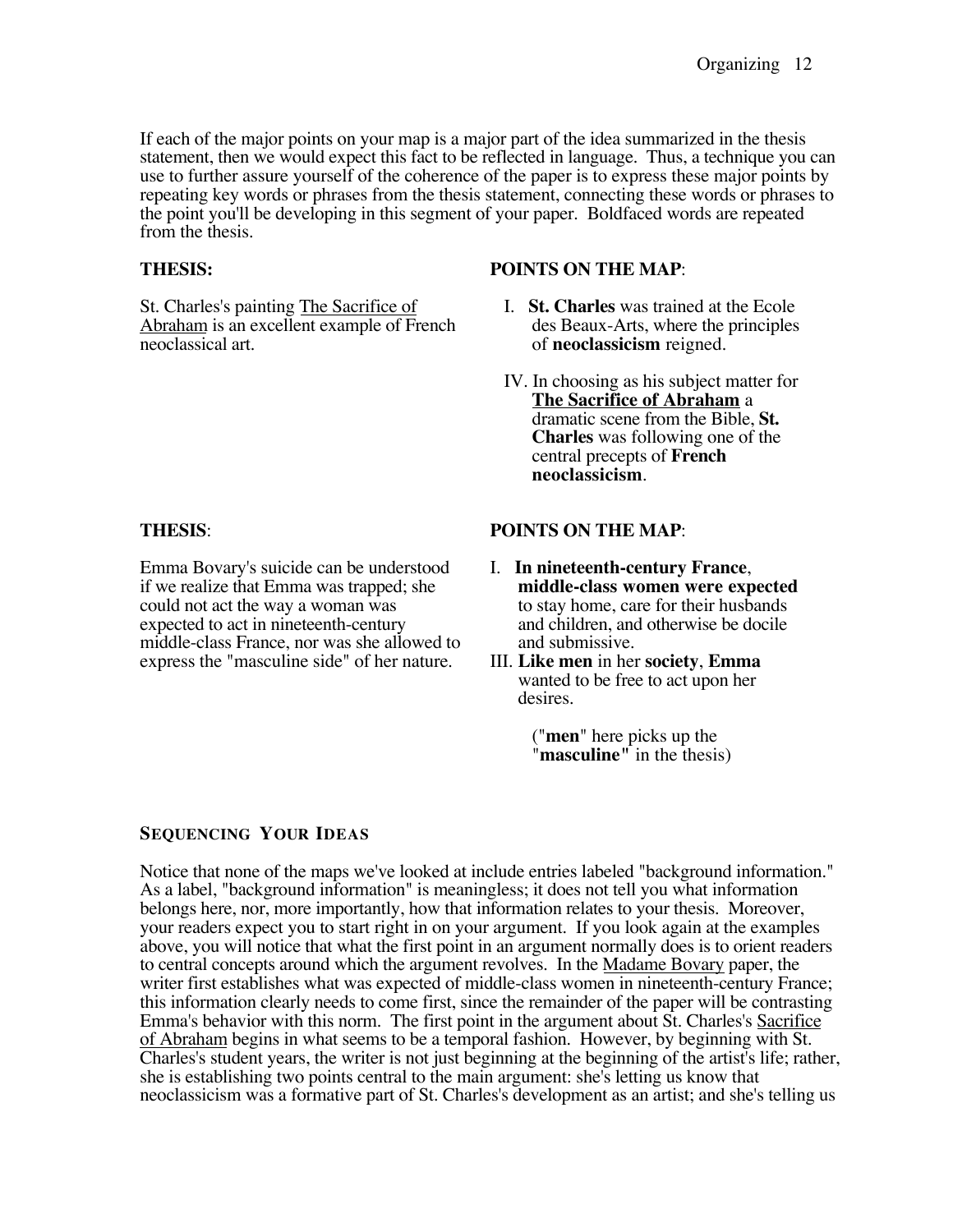about central characteristics of French neoclassicism, information we need to fully comprehend the remainder of the paper.

In some papers, a way to order your ideas will seem obvious to you from the pictures you've drawn. In other papers, a sequence may not immediately suggest itself. While there are no absolute rules about sequencing ideas in a paper, here are some guidelines that can help you make your choices:

- The paper ought to build toward your main emphasis. Thus, if you have several arguments for your central point, it makes sense to present the strongest one last.
- If the readers' understanding of point Y is dependent on their understanding of point  $X$ , it makes sense to present  $X$  first. Similarly, if part or all of your argument follows a causeeffect pattern, establish the effect first (what has resulted), then go back to develop the causes.
- If your analysis revolves around a comparison/contrast, first of all remember that comparison/ contrast is a means to an end, not an end in itself. That is, it is a method of analysis designed to give you a better understanding of the two topics being compared. Thus, the organization of your final paper will be determined by the insights or conclusion you arrive at from having gone through this analysis.

If you decide to focus your paper on similarities and differences, decide which you want to stress, and present that aspect last. Thus, if you want to stress differences, talk first about similarities, and then go to differences. Another way to determine the pattern you want for your paper revolves around the categories you've used for making comparisons. If you are comparing Hoti and Banbu, for example,

you can organize the paper around the categories of comparison (pattern 1):

Or you can deal with all aspects of Hoti, then all aspects of Banbu (pattern 2):

| A. Hoti                   |
|---------------------------|
| 1. religion               |
| 2. political organization |
| B. Banbu                  |
| 1. religion               |
| 2. political organization |
|                           |

Generally speaking, pattern 2 (all X, then all Y) works best either when you see X and Y as VERY different from each other, or when the categories of comparison (religion, political organization) interconnect with each other in very different ways. Pattern 1 works best when the two objects of comparison seem similar, but you want to highlight subtle but definite differences. Regardless of the pattern you choose, keep the units in the paper parallel (in pattern 1, notice how the Hoti are always discussed first, then the Banbu; in pattern 2, notice that religion always comes first, followed by political organization). This repetition of pattern in your map (and thus in your paper) will help you and your readers keep track of what you are doing.

Last, but certainly not least, remember that all this effort you've expended to develop a shape for your thinking will go for naught if your readers are not able to see the pattern of your thinking as they read. You, therefore, are responsible for explicitly and unambiguously expressing the relationships you see. This is what transitions are all about: